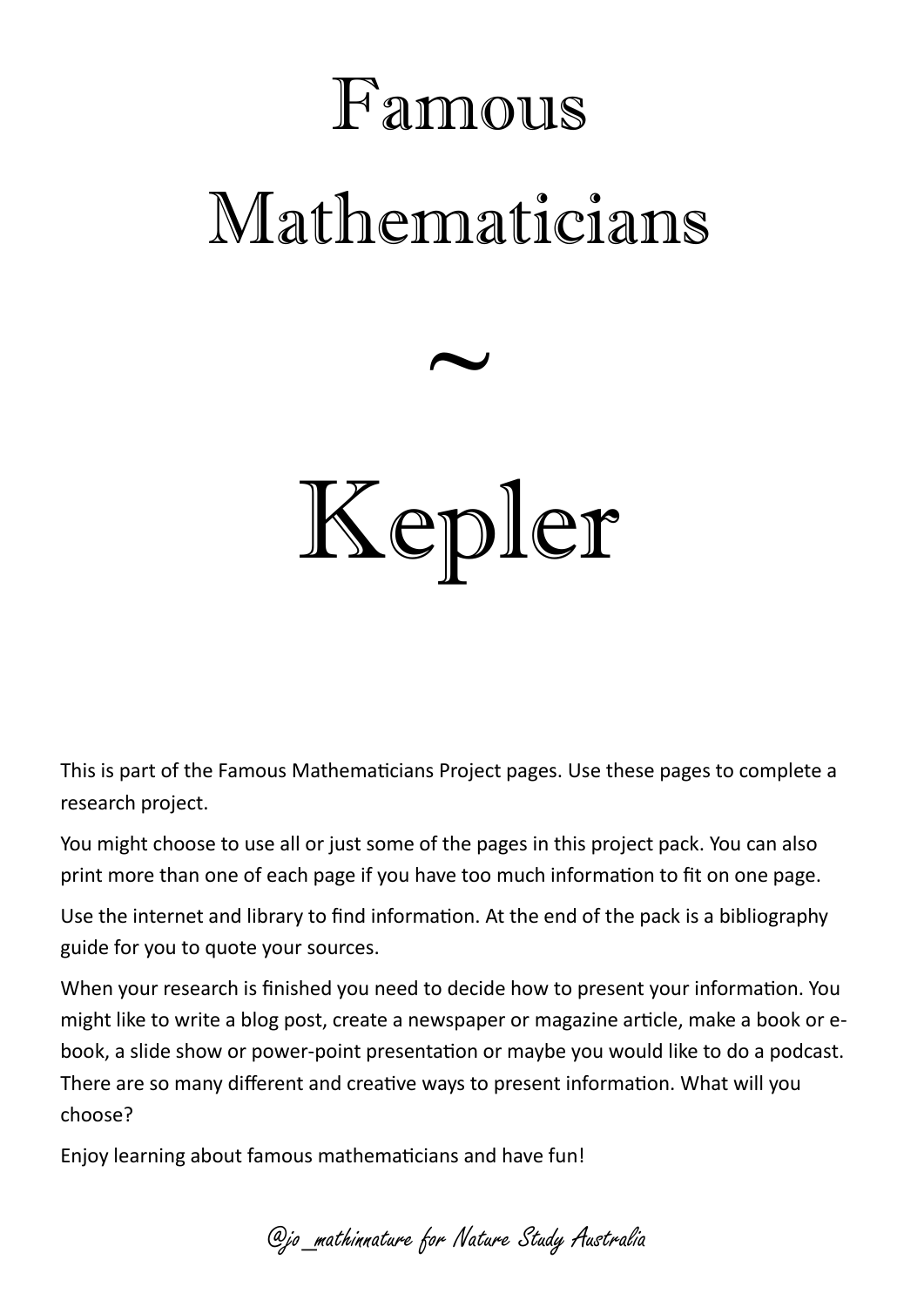### Who Was...



# Johannes Kepler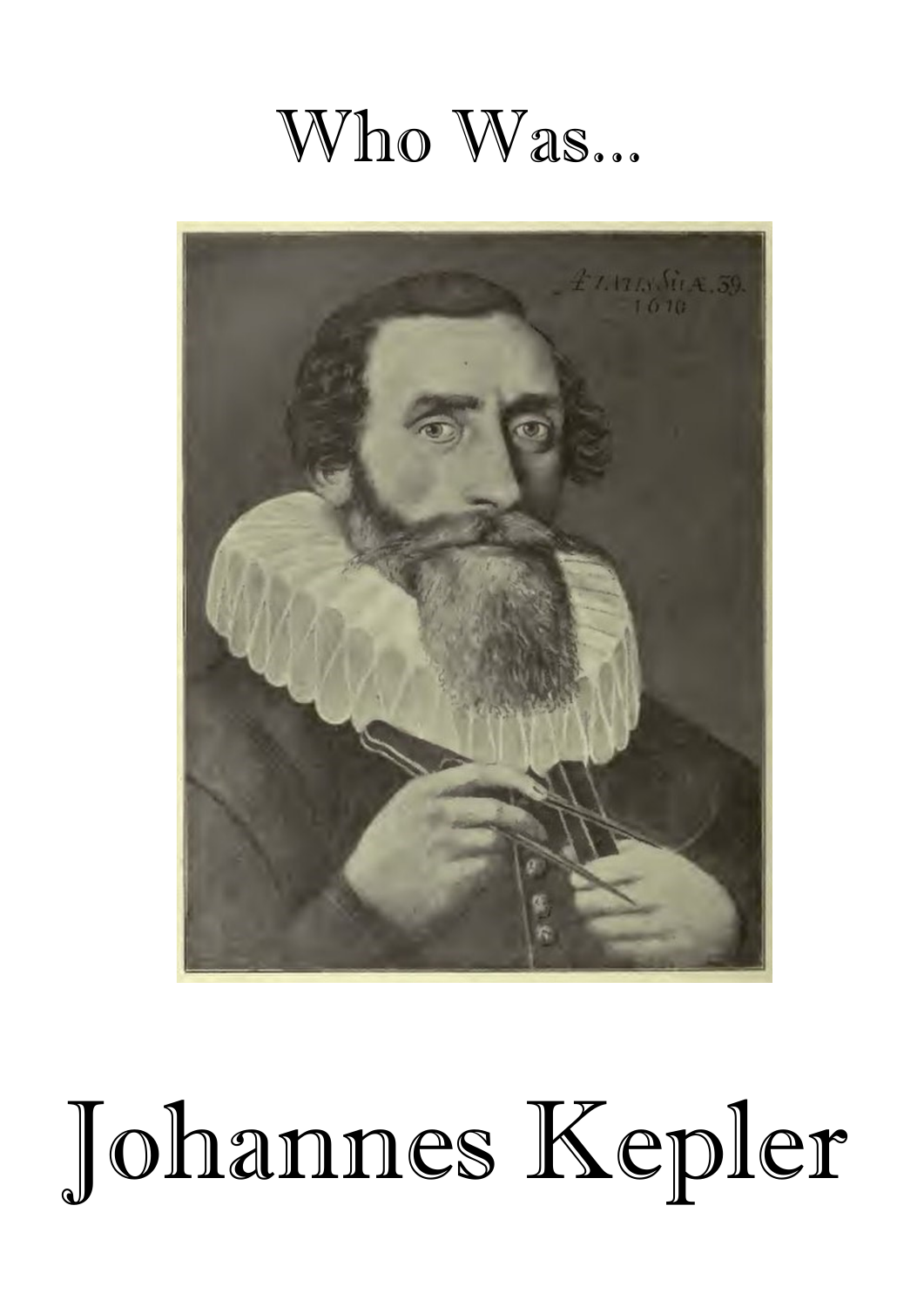### Biography

 $\begin{bmatrix} 1 \\ 2 \end{bmatrix}$ 

 $\begin{bmatrix} \phantom{-} \end{bmatrix}$ 

 $\begin{array}{c} \hline \end{array}$ 

 $\overline{\mathbb{I}}$ 

П

 $\sqrt{2}$ 

П

 $\overline{\mathbb{I}}$ 

 $\overline{\mathbb{I}}$ 

 $\sqrt{2}$ 

 $\sqrt{2}$ 

 $\overline{\mathbb{I}}$ 

П

 $\overline{\mathbb{I}}$ 

 $\sqrt{2}$ 

 $\sqrt{2}$ 

 $\overline{\mathbb{I}}$ 

 $\overline{\mathbb{I}}$ 

 $\overline{\mathbb{I}}$ 

 $\overline{\mathbb{I}}$ 

 $\sqrt{2}$ 

 $\sqrt{2}$ 

 $\overline{\mathbb{I}}$ 

 $\overline{\mathbb{I}}$ 

Π

 $\sqrt{2}$ 

 $\sqrt{2}$ 

 $\sqrt{2}$ 

 $\overline{\mathbb{I}}$ 

 $\sqrt{2}$ 

Π

П

 $\overline{\mathbb{I}}$ 

 $\overline{\Pi}$ 

 $\overline{\mathbb{I}}$ 

 $\sqrt{2}$ 

 $\overline{\mathbb{I}}$ 

 $\overline{\mathbb{I}}$ 

 $\overline{\mathbb{I}}$ 

 $\overline{\Pi}$ 

 $\sqrt{2}$ 

 $\overline{\mathbb{I}}$ 

 $\overline{\mathbb{I}}$ 

 $\overline{\Pi}$ 

 $\overline{\mathbb{I}}$ 

 $\overline{\Pi}$ 

 $\begin{array}{c} \hline \end{array}$ 

 $\overline{\mathbb{I}}$ 

 $\overline{\mathbb{I}}$ 

 $\sqrt{2}$ 

 $\overline{\mathbb{P}}^{\mathbb{C}}$ 

 $\begin{bmatrix} 1 \\ 1 \end{bmatrix}$ 

 $\begin{bmatrix} 1 \\ 1 \end{bmatrix}$ 

 $\begin{array}{c} \hline \end{array}$ 

 $\begin{array}{c} \hline \end{array}$ 

About His Childhood and Family

Date Died-

#### **About His Education**

 $\sqrt{ }$  $\begin{bmatrix} 1 \\ 1 \end{bmatrix}$  $\begin{bmatrix} 1 \\ 1 \end{bmatrix}$  $\begin{array}{c} \hline \end{array}$  $\begin{bmatrix} 1 \\ 2 \end{bmatrix}$  $\begin{bmatrix} 1 \\ 1 \end{bmatrix}$  $\begin{bmatrix} 1 \\ 2 \end{bmatrix}$  $\begin{bmatrix} 1 \\ 2 \end{bmatrix}$  $\begin{array}{c} \hline \end{array}$  $\overline{\mathbb{I}}$  $\begin{bmatrix} \phantom{-} \end{bmatrix}$  $\begin{bmatrix} 1 \\ 2 \end{bmatrix}$  $\begin{bmatrix} 1 \\ 2 \end{bmatrix}$  $\begin{bmatrix} 1 \\ 2 \end{bmatrix}$  $\begin{bmatrix} 1 \\ 2 \end{bmatrix}$  $\begin{array}{c} \hline \end{array}$  $\begin{bmatrix} 1 \\ 1 \end{bmatrix}$  $\begin{array}{c} \hline \end{array}$  $\begin{bmatrix} 1 \\ 2 \end{bmatrix}$  $\mathbb{R}$  $\begin{bmatrix} 1 \\ 1 \end{bmatrix}$  $\begin{bmatrix} 1 \\ 2 \end{bmatrix}$  $\begin{bmatrix} 1 \\ 2 \end{bmatrix}$  $\begin{bmatrix} 1 \\ 2 \end{bmatrix}$  $\hfill\Box$  $\begin{array}{c} \hline \end{array}$  $\begin{bmatrix} 1 \\ 1 \end{bmatrix}$  $\begin{bmatrix} 1 \\ 1 \end{bmatrix}$  $\begin{bmatrix} 1 \\ 2 \end{bmatrix}$  $\begin{array}{c} \hline \end{array}$  $\overline{\mathbb{I}}$  $\begin{bmatrix} 1 \\ 2 \end{bmatrix}$  $\begin{bmatrix} 1 \\ 2 \end{bmatrix}$  $\begin{bmatrix} 1 \\ 2 \end{bmatrix}$  $\begin{bmatrix} 1 \\ 1 \end{bmatrix}$  $\begin{array}{c} \hline \end{array}$  $\hfill\Box$  $\begin{array}{c} \hline \end{array}$  $\begin{bmatrix} 1 \\ 2 \end{bmatrix}$  $\begin{bmatrix} 1 \\ 2 \end{bmatrix}$  $\begin{bmatrix} 1 \\ 2 \end{bmatrix}$  $\begin{bmatrix} 1 \\ 2 \end{bmatrix}$  $\hfill\Box$  $\begin{array}{c} \hline \end{array}$  $\begin{bmatrix} \phantom{-} \end{bmatrix}$  $\begin{bmatrix} 1 \\ 2 \end{bmatrix}$  $\overline{\mathbb{R}}$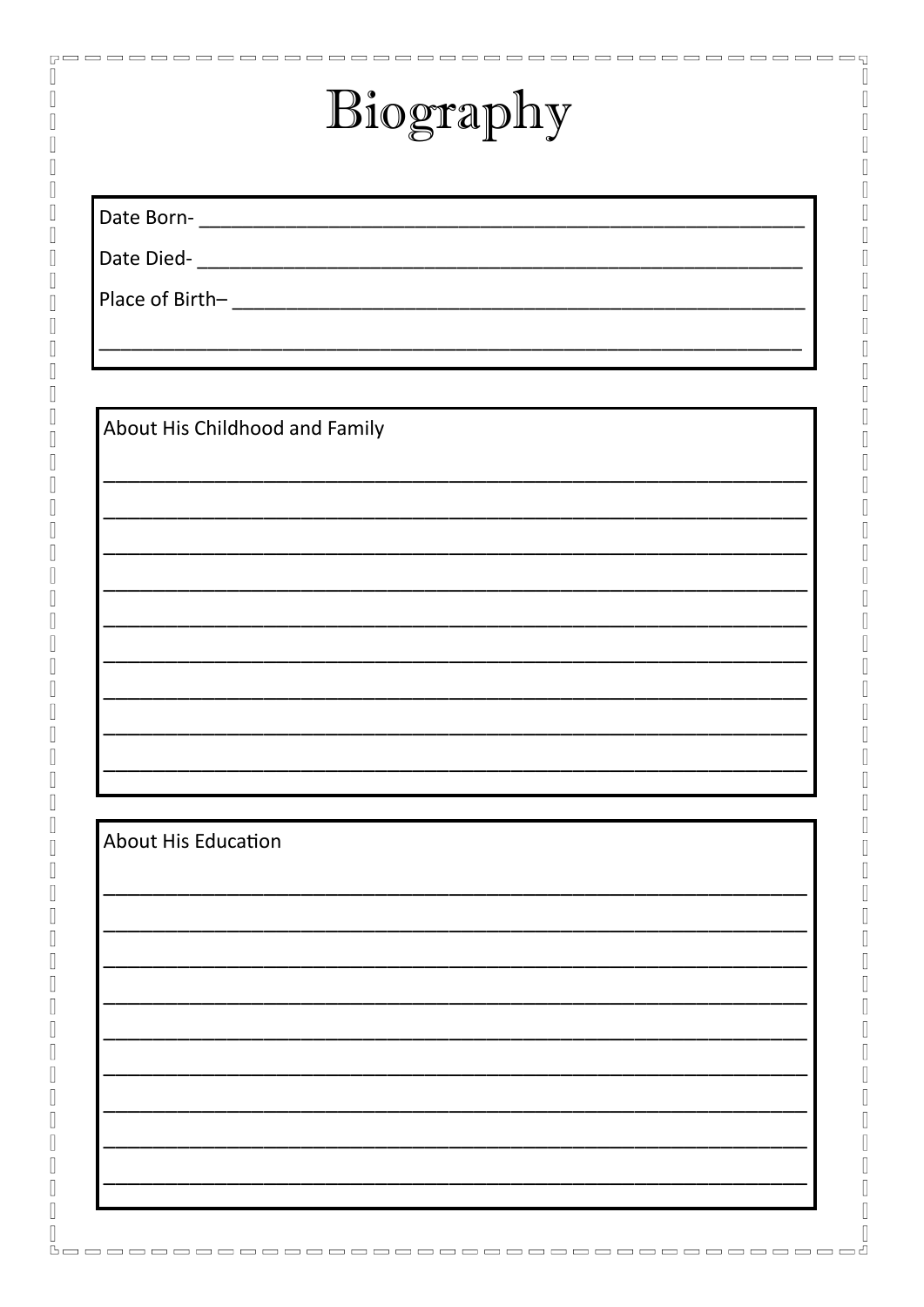### Biography

51

 $\begin{bmatrix} \phantom{-} \end{bmatrix}$ 

 $\begin{array}{c} \hline \end{array}$ 

 $\overline{\mathbb{I}}$ 

Π

Π

П

 $\overline{\Pi}$ 

 $\overline{\mathbb{I}}$ 

П

 $\overline{\phantom{a}}$ 

П

П

What discovery/s made him famous?

"The treasures hidden in the heavens are so rich that the human mind shall never be lacking in fresh nourishment." ~ Johannes Kepler

, \_ \_ \_ \_ \_ \_ \_ \_ \_ \_ \_ \_ \_ \_ \_ \_

 $\Box$  $\begin{array}{c} \hline \end{array}$  $\begin{array}{c} \hline \end{array}$  $\begin{bmatrix} 1 \\ 1 \end{bmatrix}$  $\begin{array}{c} \hline \end{array}$  $\overline{\mathbb{R}}$  $\begin{bmatrix} 1 & 1 \\ 1 & 1 \end{bmatrix}$  $\begin{bmatrix} 1 \\ 2 \end{bmatrix}$  $\begin{bmatrix} 1 & 1 \\ 1 & 1 \end{bmatrix}$  $\begin{bmatrix} 1 \\ 2 \end{bmatrix}$  $\begin{bmatrix} \phantom{-} \end{bmatrix}$  $\begin{bmatrix} 1 \\ 1 \end{bmatrix}$  $\begin{bmatrix} 1 \\ 2 \end{bmatrix}$  $\begin{array}{c} \hline \end{array}$  $\begin{bmatrix} 1 \\ 1 \end{bmatrix}$  $\begin{array}{c} \hline \end{array}$  $\begin{bmatrix} 1 \\ 2 \end{bmatrix}$  $\begin{array}{c} \hline \end{array}$  $\begin{bmatrix} 1 \\ 2 \end{bmatrix}$  $\begin{array}{c} \hline \end{array}$  $\begin{bmatrix} 1 \\ 1 \end{bmatrix}$  $\hfill\Box$  $\begin{array}{c} \hline \end{array}$  $\begin{bmatrix} 1 \\ 2 \end{bmatrix}$  $\hfill\Box$  $\begin{array}{c} \hline \end{array}$  $\begin{bmatrix} 1 \\ 2 \end{bmatrix}$  $\begin{bmatrix} 1 \\ 2 \end{bmatrix}$  $\begin{bmatrix} 1 \\ 2 \end{bmatrix}$  $\begin{array}{c} \hline \end{array}$  $\hfill\Box$  $\begin{array}{c} \hline \end{array}$  $\begin{bmatrix} 1 \\ 2 \end{bmatrix}$  $\hfill\Box$  $\begin{bmatrix} 1 \\ 1 \end{bmatrix}$  $\begin{array}{c} \hline \end{array}$  $\begin{bmatrix} 1 \\ 1 \end{bmatrix}$  $\overline{\mathbb{R}}$  $\begin{array}{c} \hline \end{array}$  $\overline{\mathbb{I}}$  $\overline{\mathbb{R}}$  $\overline{\phantom{a}}$  $\sqrt{ }$  $\begin{array}{c} \hline \end{array}$  $\overline{\mathbb{I}}$  $\sqrt{ }$  $\overline{\mathbb{I}}$ 

. \_ \_ \_ \_ \_ \_ \_ \_ \_ \_ \_ \_ \_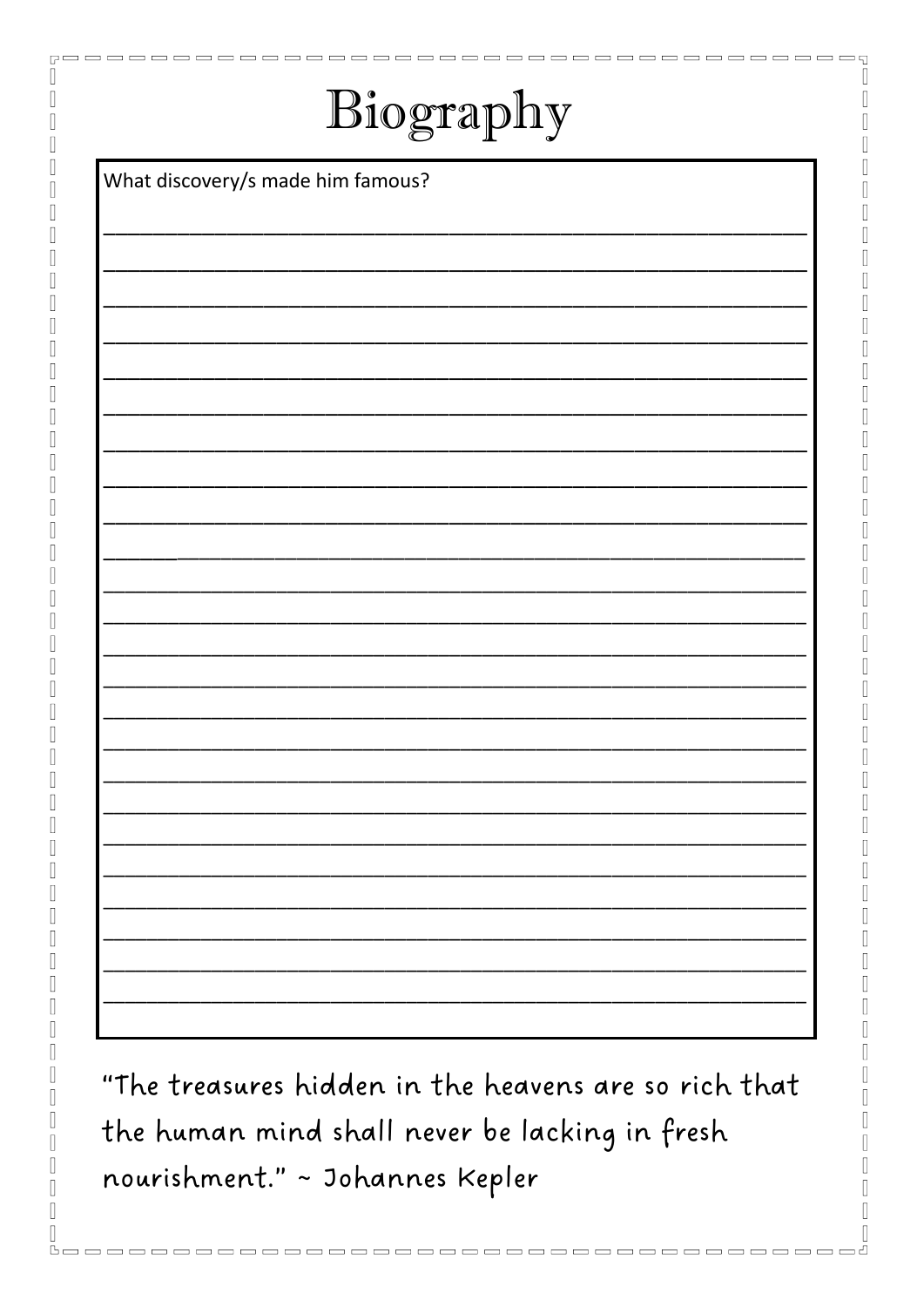| Biography |  |
|-----------|--|
|-----------|--|

 $\blacksquare \blacksquare \blacksquare \blacksquare$ 

пr

. . . . . . .

51

 $\begin{bmatrix} \phantom{-} \end{bmatrix}$  $\begin{bmatrix} \phantom{-} \end{bmatrix}$ 

 $\sqrt{ }$ 

 $\Box$ 

П

ſ

П

П

Π

 $\overline{\Pi}$ 

 $\sqrt{2}$ 

 $\overline{\Pi}$ 

 $\overline{\Pi}$ 

П

 $\overline{\phantom{a}}$ 

 $\overline{\Pi}$ 

П

П

How was he viewed by the people of his age?

"The Earth is round, and is inhabited on all sides, is insignificantly small, and is borne through the stars." ~ Johannes Kepler

--------

----------

 $\Box$ 

 $\Box$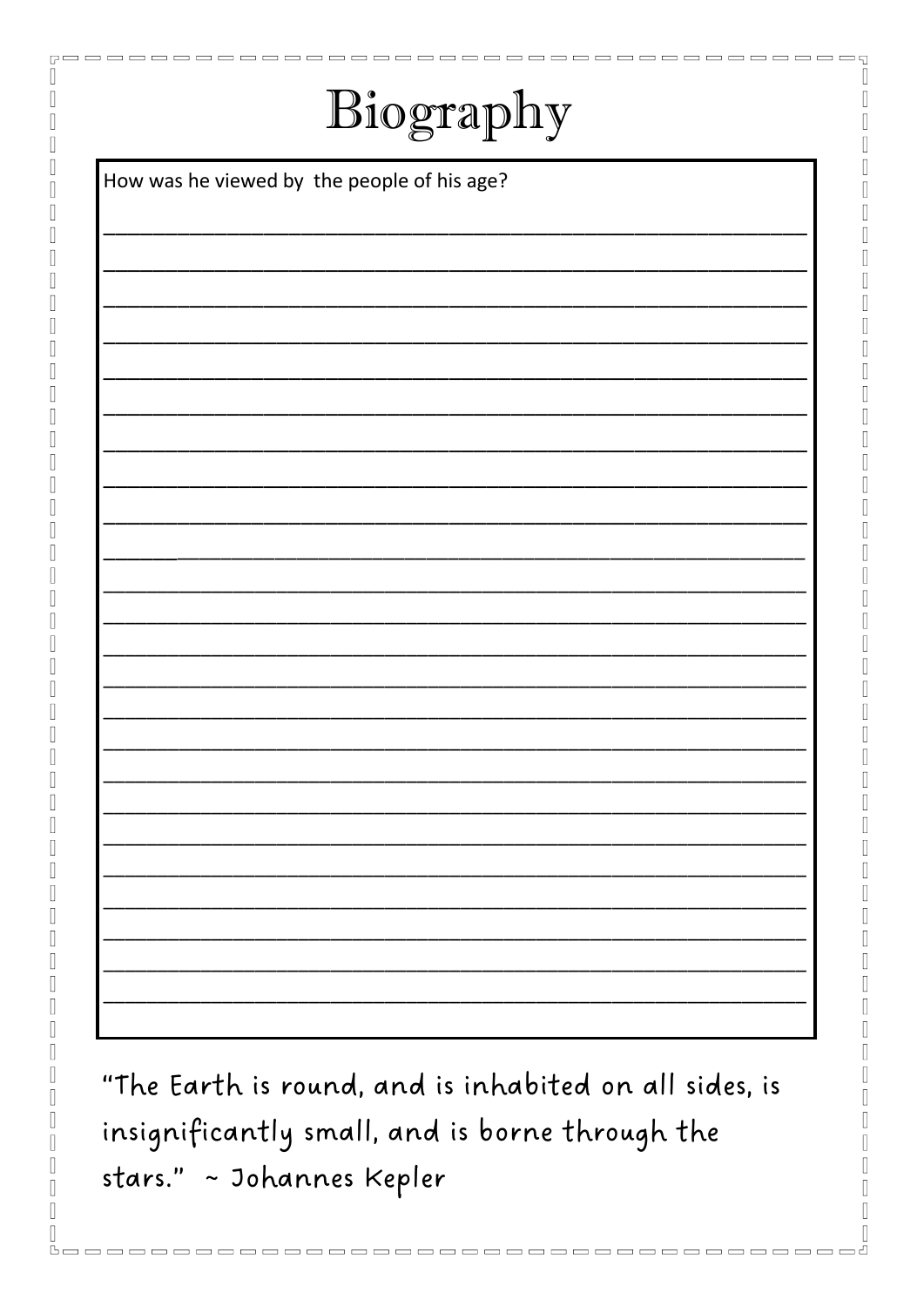#### Pictures or diagrams that explain his work.

"The orbit of every planet is an ellipse with the sun at one of the two foci." ~ Johannes Kepler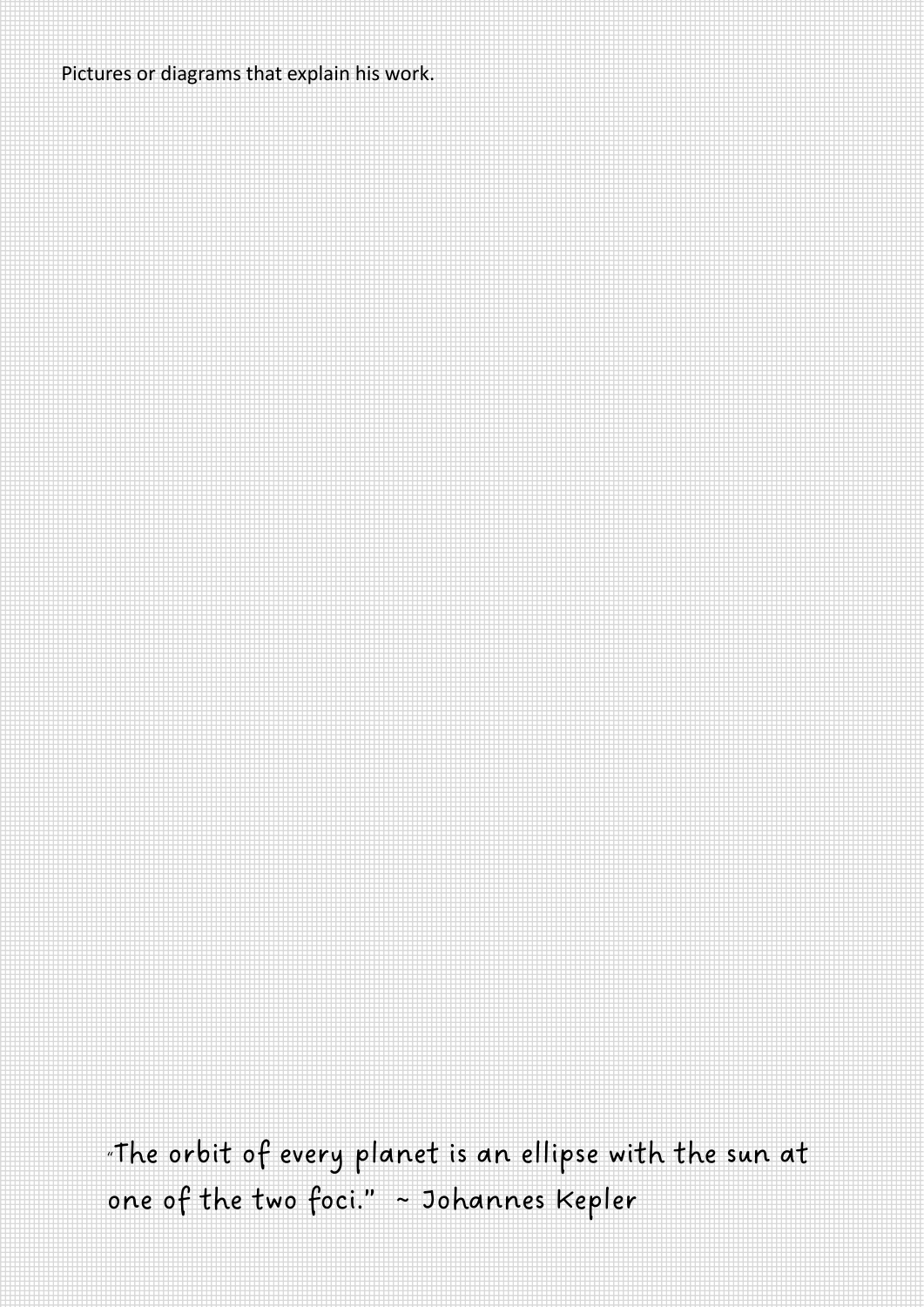### Biography

 $\begin{array}{c} \hline \end{array}$ 

 $\overline{\phantom{a}}$ 

 $\sqrt{ }$  $\sqrt{ }$  $\begin{array}{c} \hline \end{array}$  $\sqrt{ }$  $\begin{array}{c} \hline \end{array}$  $\sqrt{ }$  $\begin{array}{c} \hline \end{array}$  $\sqrt{ }$  $\sqrt{ }$  $\begin{array}{c} \hline \end{array}$  $\begin{array}{c} \hline \end{array}$  $\begin{array}{c} \hline \end{array}$  $\begin{array}{c} \hline \end{array}$  $\begin{array}{c} \hline \end{array}$  $\begin{array}{c} \hline \end{array}$  $\sqrt{ }$  $\sqrt{ }$  $\begin{array}{c} \hline \end{array}$  $\begin{bmatrix} 1 \\ 1 \end{bmatrix}$  $\Box$  $\begin{array}{c} \hline \end{array}$  $\sqrt{ }$  $\sqrt{ }$  $\sqrt{ }$  $\overline{\phantom{a}}$  $\begin{array}{c} \hline \end{array}$  $\sqrt{ }$  $\begin{bmatrix} \phantom{-} \end{bmatrix}$  $\sqrt{ }$  $\begin{array}{c} \hline \end{array}$  $\begin{bmatrix} \phantom{-} \end{bmatrix}$  $\overline{\mathbb{I}}$ 

 $\begin{bmatrix} \phantom{-} \end{bmatrix}$ 

 $\overline{\mathbb{I}}$ 

 $\sqrt{2}$ 

 $\sqrt{ }$  $\begin{array}{c} \hline \end{array}$ 

 $\overline{\mathbb{I}}$  $\overline{\phantom{a}}$  П

П

П

П

 $\overline{\mathbb{I}}$ 

Any other interesting information that you would like to include in your project.

"We ought not to ask why the human mind troubles to fathom the secrets of the universe. The diversity of the phenomena of nature is so great, and the treasures hidden in the skies so rich, precisely in order that the human mind shall never be lacking in fresh nourishment." ~ Kepler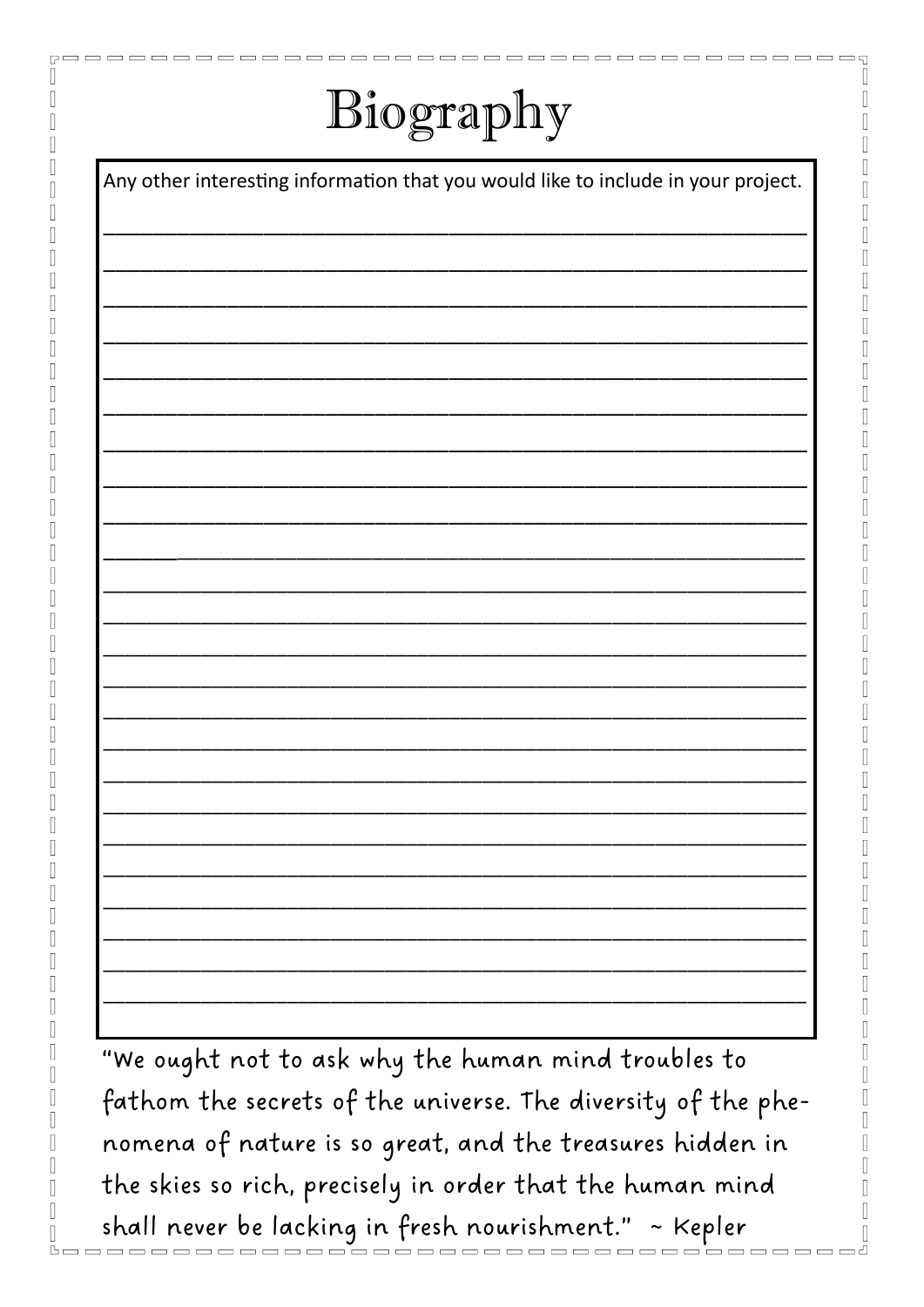### **Bibliography Information**

### Magazine/Journal/Newspaper

| Author:                                |  |
|----------------------------------------|--|
|                                        |  |
| Title of the article:                  |  |
| Journal title: <u>________________</u> |  |
| Volume: ____________________________   |  |
| Issue number: __________________       |  |
| Page ranges of the article:            |  |

| Author:_____________________________                                                                                                                                                                                           |  |
|--------------------------------------------------------------------------------------------------------------------------------------------------------------------------------------------------------------------------------|--|
| Year of publication:                                                                                                                                                                                                           |  |
| Title of the article:                                                                                                                                                                                                          |  |
| Journal title:                                                                                                                                                                                                                 |  |
| Volume: ______________                                                                                                                                                                                                         |  |
| Issue number: National Contract of the Contract of the Contract of the Contract of the Contract of the Contract of the Contract of the Contract of the Contract of the Contract of the Contract of the Contract of the Contrac |  |
| Page ranges of the article:                                                                                                                                                                                                    |  |